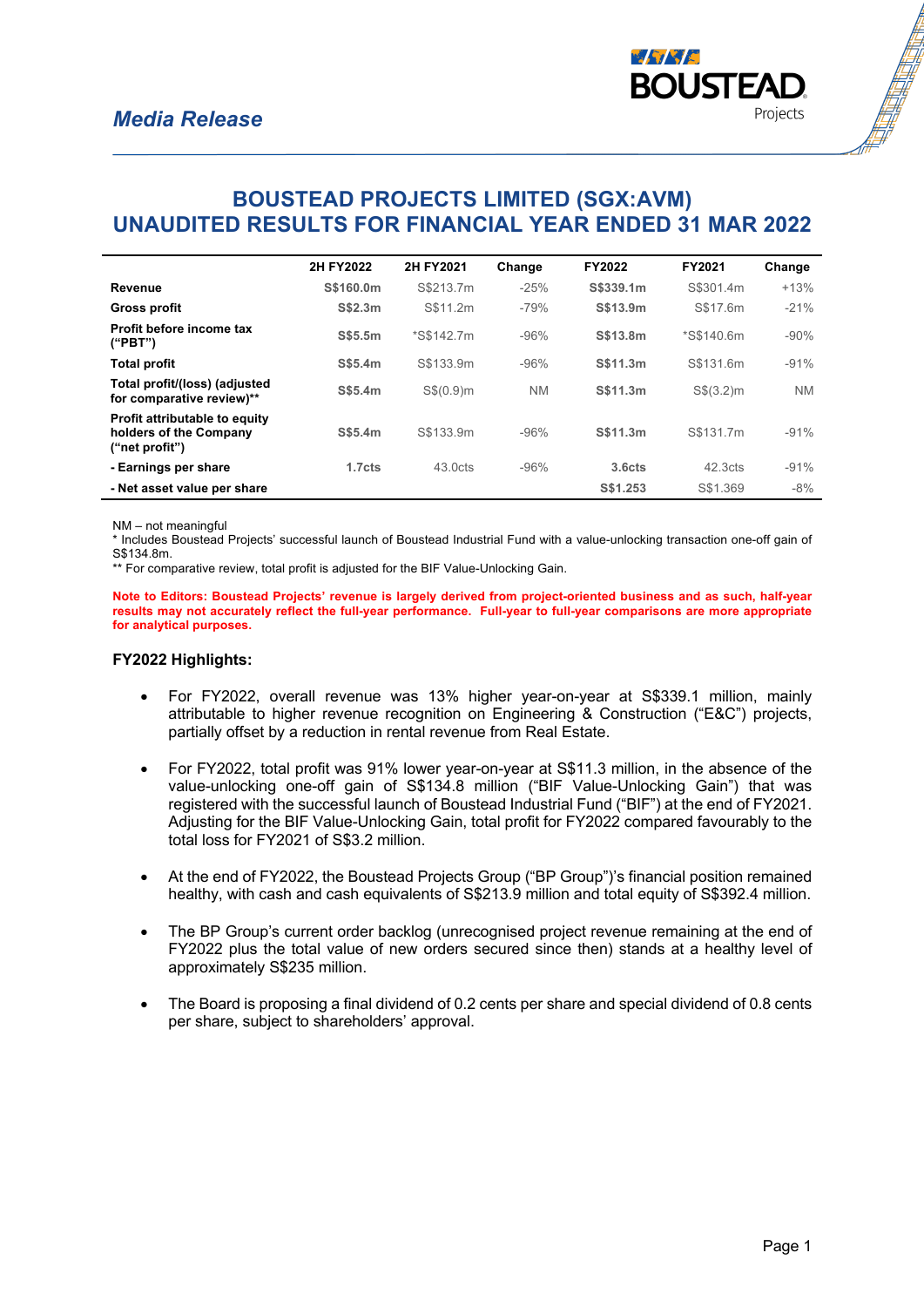#### *Media Release*



**SINGAPORE, 25 MAY 2022 –** SGX Mainboard-listed Boustead Projects Limited ("Boustead Projects" or the "BP Group"), a leading provider of innovative eco-sustainable real estate solutions, has today announced its unaudited financial results for the second-half and full-year ended 31 March 2022 ("2H FY2022" and "FY2022" respectively).

For 2H FY2022, overall revenue was 25% lower year-on-year at S\$160.0 million, mainly attributable to lower revenue contributions from both the E&C Business and Real Estate Business. This was in line with a reduction in revenue recognition from a leaner order backlog of E&C projects and reduction in rental revenue from Real Estate, following the sale of interests in 14 properties to BIF at the end of FY2021. Total profit for 2H FY2022 was 96% lower at S\$5.4 million, as the total profit for 2H FY2021 of S\$133.9 million was significantly boosted by the successful launch of BIF, which delivered a BIF Value-Unlocking Gain of S\$134.8 million. Adjusting for the BIF Value-Unlocking Gain, total profit for 2H FY2022 compared favourably to the total loss for 2H FY2021 of S\$0.9 million.

For FY2022, overall revenue was 13% higher year-on-year at S\$339.1 million, mainly attributable to higher revenue recognition on E&C projects in 1H FY2022, whereas 1H FY2021 had been deeply impacted by the prolonged shutdown of E&C project sites due to government-imposed pandemicrelated measures. Total profit for FY2022 was 91% lower at S\$11.3 million, due to the same reason mentioned above. Adjusting for the BIF Value-Unlocking Gain, total profit for FY2022 compared favourably to the total loss for FY2021 of S\$3.2 million.

Taking into consideration the lower profit and capital requirements to grow Boustead Projects' various real estate platforms including the recently established BIF and KTG & Boustead Joint Stock Company, the Board is proposing a final dividend of 0.2 cents per share and special dividend of 0.8 cents per share, subject to shareholders' approval.

Mr Wong Yu Wei, Executive Deputy Chairman of Boustead Projects said, "Coming off from FY2021 which saw a record profit from the BIF Value-Unlocking Gain, the focus of FY2022 was on attaining profitability. On the real estate front, our team advanced on multiple initiatives to unlock value from the leasehold portfolio which has achieved higher occupancy leading to stronger recurring income, as well as demonstrated strong execution with the sale of 351 on Braddell to BIF in Singapore and our recent investment in KTG & Boustead Industrial Logistics Fund in Vietnam. We are increasingly building up our recurring income streams with successful execution of asset ownership, asset management and fund management, and look forward to our various real estate platforms delivering growth, improving resilience and transforming our business to be less reliant on traditional E&C activities."

Mr Thomas Chu, Managing Director of Boustead Projects said, "Having worked through several large projects secured pre-pandemic with little margin for error, we are expecting to exit from the prepandemic backlog and be poised for a gradual recovery. Our team maintained disciplined strategies, contract bidding, project execution and investments throughout the year, allowing us to achieve a respectable level of profit despite the continuing challenges of the pandemic and elevated inflationary pressures. We refocused our business development efforts on E&C projects in high value-added sectors where we have a competitive advantage, expertise and familiarity, helping us to mitigate risks in relation to the margins of contracts secured post-pandemic. We also embraced construction and real estate technology which is more critical today than before in enhancing productivity and reducing reliance on labour."

Mr Wong added, "In view of the progress of the E&C Business, Real Estate Business and addition of full-fledged fund management activities, we expect to remain profitable for FY2023, barring any unforeseen circumstances and further disruptions caused by the pandemic. We have built a stable foundation that offers multi-faceted resilience in Singapore and the region, and are well positioned to actively pursue multiple opportunities in the future."

At the end of FY2022, the BP Group's financial position remained healthy, with cash and cash equivalents of S\$213.9 million and total equity of S\$392.4 million. Net asset value per share decreased to S\$1.253 at the end of FY2022 from S\$1.369 at the end of FY2021, following the record dividend payment for FY2021, partially offset by the net profit in FY2022.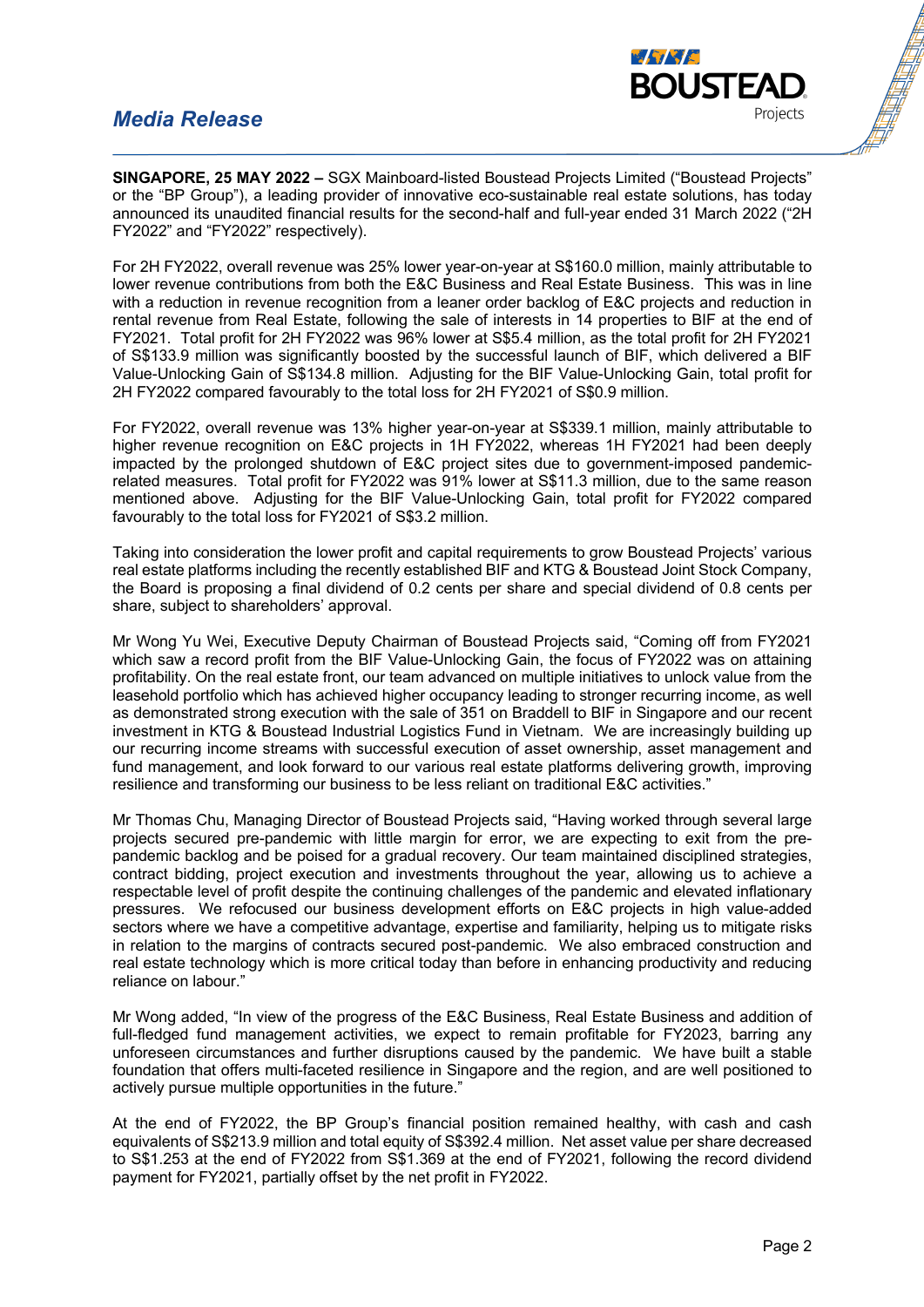### *Media Release*



The net cash position (cash and cash equivalents less total borrowings) declined to S\$203.3 million, after accounting for the purchased mezzanine debt and record dividend payment for FY2021.

The BP Group's current order backlog (unrecognised project revenue remaining at the end of FY2022 plus the total value of new orders secured since then) stands at a healthy level of approximately S\$235 million. The BP Group has continued to rebuild its order backlog and during FY2022, secured a pipeline of new E&C contracts valued at approximately S\$148 million, mostly in targeted high value-added sectors. Margins for future E&C projects will continue to be under pressure due to rising labour, construction material and supply chain costs, arising from the volatile global economic and political environment, inflation and the lingering effects of the pandemic.

In FY2023, the BP Group anticipates completing projects secured pre-pandemic, whose margins had been adversely impacted by inflation, labour and supply chain disruptions, and continues to secure and execute new contracts and build on the growth traction achieved in regional markets.

-- END OF MEDIA RELEASE --